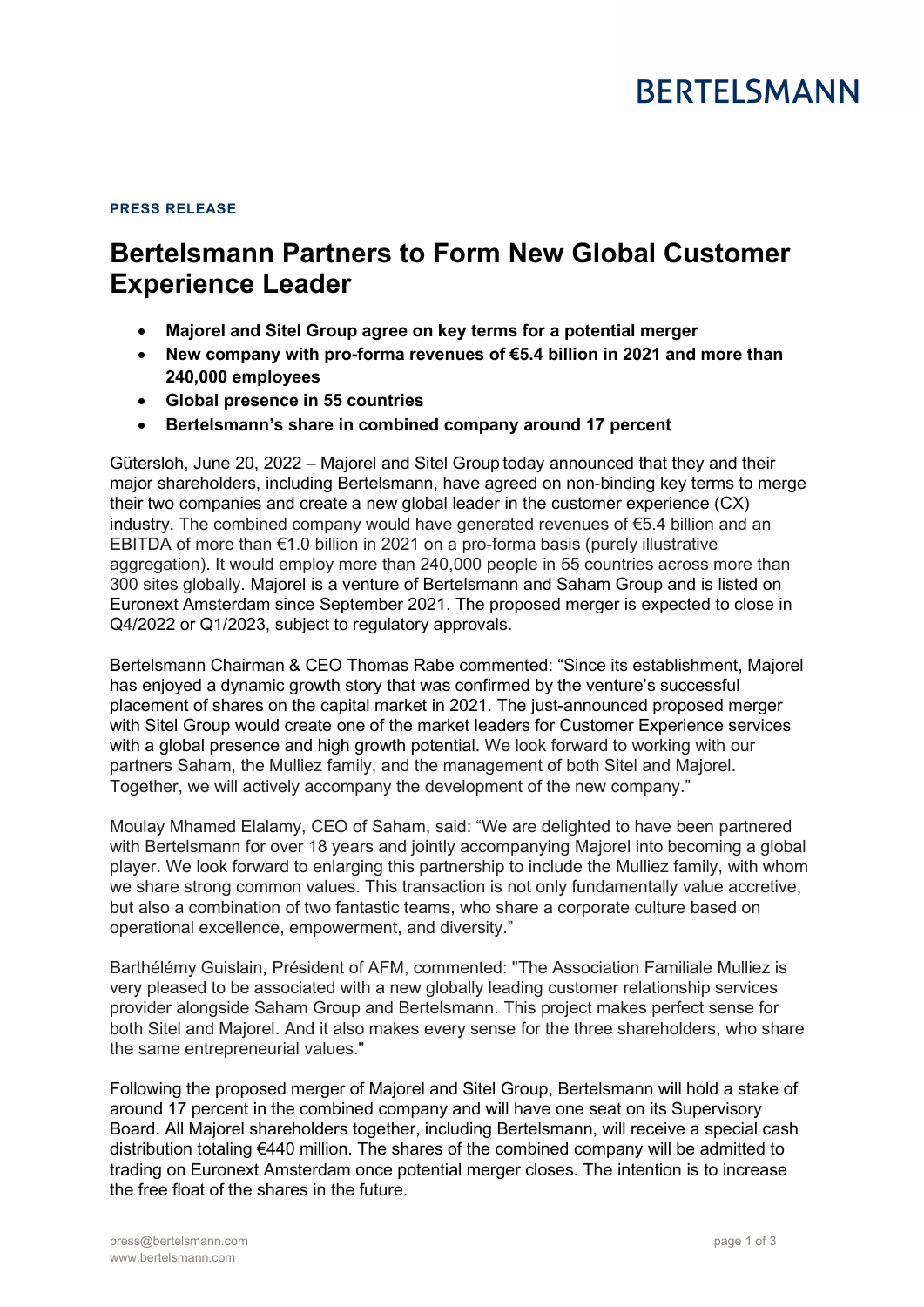In 2018, Bertelsmann and the Morocco-based Saham Group had announced plans to merge their global customer experience (CX) businesses. Bertelsmann and Saham have been working together since 2004. Majorel is active in 41 countries on five continents and employs around 75,000 people. The company provides highly specialized end-to-end CX services to more than 400 customers worldwide, including many digital-native and vertical leading brands.

In fiscal 2021, Majorel generated net revenues of €1.75 billion in FY 2021, up 31 percent year-on-year. Operating EBITDA was €316 million, a 61-percent increase over FY 2020.

## About Bertelsmann

Bertelsmann is a media, services and education company that operates in about 50 countries around the world. It includes the entertainment group RTL Group, the trade book publisher Penguin Random House, the music company BMG, the service provider Arvato, the Bertelsmann Printing Group, the Bertelsmann Education Group and Bertelsmann Investments, an international network of funds. The company has 145,000 employees and generated revenues of €18.7 billion in the 2021 financial year. Bertelsmann stands for creativity and entrepreneurship. This combination promotes first-class media content and innovative service solutions that inspire customers around the world. Bertelsmann aspires to achieve climate neutrality by 2030.

### About Majorel

Majorel designs, builds and delivers next-generation end-to-end CX for many of the world's most respected digital-native and vertical leading brands. Majorel's comprehensive east-to-west global footprint in 41 countries across five continents, with more than 75,000 people and 60 languages, allows Majorel to deliver flexible solutions that leverage their expertise in cultural nuance, which Majorel believes to be essential for true excellence in CX. Majorel has deep domain expertise in techaugmented front to-back-office CX. Additionally, Majorel offers Digital Consumer Engagement, CX Consulting, and an innovative suite of Proprietary Digital Solutions for industry verticals. Majorel is a global leader in Content services, Trust & Safety. Majorel believes the 'Majorel difference' to be their culture of entrepreneurship.

### IMPORTANT INFORMATION

This release does not constitute an offer of securities for sale or a solicitation of an offer to purchase the securities described in such release in the United States. In particular, any securities referred to in this release have not been and will not be registered under the US Securities Act of 1933 (the Securities Act), or under the securities laws of any state or other jurisdiction of the United States and may not be offered, sold or delivered, directly or indirectly, in or into the United States except pursuant to an exemption from, or in a transaction not subject to, the registration requirements of the Securities Act and in compliance with any applicable securities laws of any state or other jurisdiction of the United States. There will be no public offering of securities in the United States.

This release contains "forward-looking statements." Forward-looking statements can be identified by words like "may," "will," "likely," "should," "expect," "anticipate," "future," "plan," "believe," "intend," "goal," "seek," "estimate," "project," "continue," and variations of such words and similar expressions. These forward-looking statements are not guarantees of future performance and involve risks, assumptions, and uncertainties, including, but not limited to, risks related to: (i) the satisfaction of the conditions to closing the transaction in the anticipated timeframe or at all; (ii) the failure to obtain necessary regulatory and stockholder approvals; (iii) the ability to realize the anticipated benefits of the transaction; (iv) the ability to successfully integrate the businesses; (v) disruption from the transaction making it more difficult to maintain business and operational relationships; (vi) the negative effects of this announcement or the consummation of the proposed transaction on the market price of Majorel's share price; (vii) significant transaction costs and unknown liabilities; and (viii) litigation or regulatory actions related to the proposed transaction. Should one or more of these risks or uncertainties materialize, or should underlying assumptions prove incorrect, actual results may vary materially from those indicated or anticipated by these forward-looking statements. Therefore, you should not rely on any of these forward-looking statements.